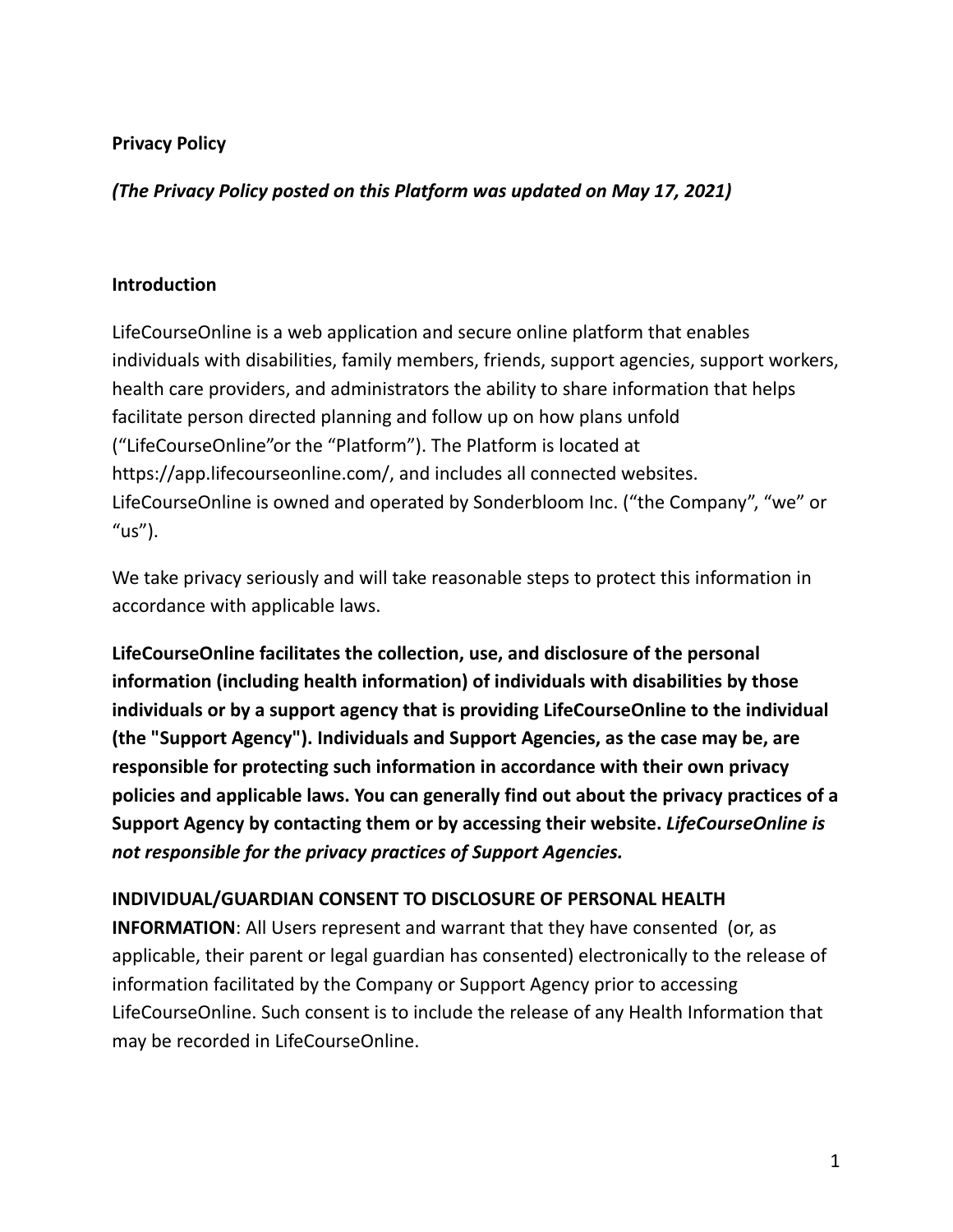By proceeding to access and use the Platform, you hereby consent to the collection, use, and disclosure of all personal information (including health information, if applicable) that you have uploaded to the Platform or that you have authorized others to upload to the Platform on your behalf. Such information will be disclosed to your designated Support Administrators, Support Workers, Family/Friend. Only those Support Administrators, Support Workers, Family/Friends and/or your legal guardian who have given consent to release information will be able to share information through LifeCourseOnline. You hereby authorize the Company to facilitate the disclosure of your personal information (including health information) on LifeCourseOnline in accordance with the permission levels set by you for anyone you invite to your account.

This Privacy Policy (the "Policy") sets out how we use, protect, collect and preserve information submitted by Users. Any capitalized terms not defined in the Policy have the same meaning as defined in the Terms of Use and should be read in conjunction with the Policy.

You are prohibited from using the Platform unless you fully understand and agree to the Terms of Use and the Policy.

If you have any questions about the Terms of Use or the Policy, please contact us by sending an email with your questions to **support@lifecourseonline.com** before accessing or entering any information on the Platform.

### **Contents:**

- 1. Identifying Information About Users We Collect and Store
- 2. Privacy Practices
- 3. Collection of Personal Information
- 4. Obligations of Users
- 5. Additional Data Collected by LifeCourseOnline
- 6. Deleting Your Information
- 7. Keeping Your Information Secure
- 8. Security Breaches
- 9. Using Third-Party Applications
- 10. LifeCourseOnline and Children
- 11.Contact Us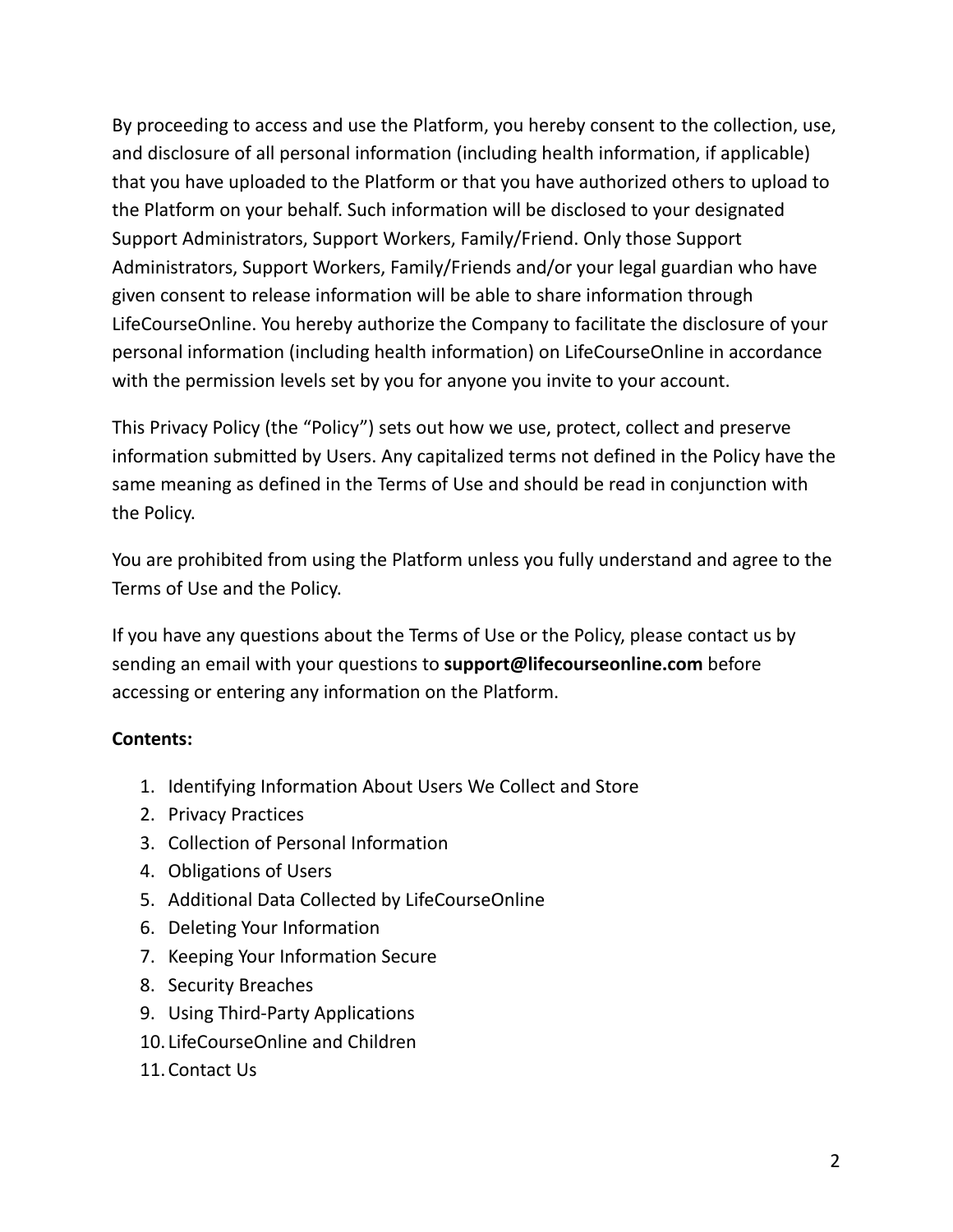# **1. Identifying Information About Users We Collect and Store**

When i) an Individual; ii) a Support Administrator with consent from and on behalf of an Individual; or iii) a Family/Friend, Government Funder, Support Worker or Support Administrator choose to create a Profile with LifeCourseOnline and use the Platform, we will collect and retain all identifying information about the User submitted to us for the purposes of creating a profile. We collect and retain this information for the purposes of administering LifeCourseOnline and facilitating the exchange of information by Users (including Support Agencies).

Identifying information may include but is not necessarily limited to:

- Name;
- Email address;
- Telephone number;
- Mailing address;
- Gender;
- Age

We will not use this identifying information to contact you for any reason unrelated to your use of the Platform. Except with your consent or where required or permitted by law, we will not provide your identifying information to any third-party.

We will not use your identifying information for commercial reasons unrelated to LifeCourseOnline.

The following third party service providers, provide the following services in relation to LifeCourseOnline:

- University of Missouri Kansas City Institute for Human Development gathers anonymized and de-identified data for research purposes *[anonymized, de-identified data shared with the University of Missouri does not fall within the purview of the retention clause as it cannot be reverse engineered to an identifiable individual.]*
- Team members selected by you with whom you have instructed us to share your data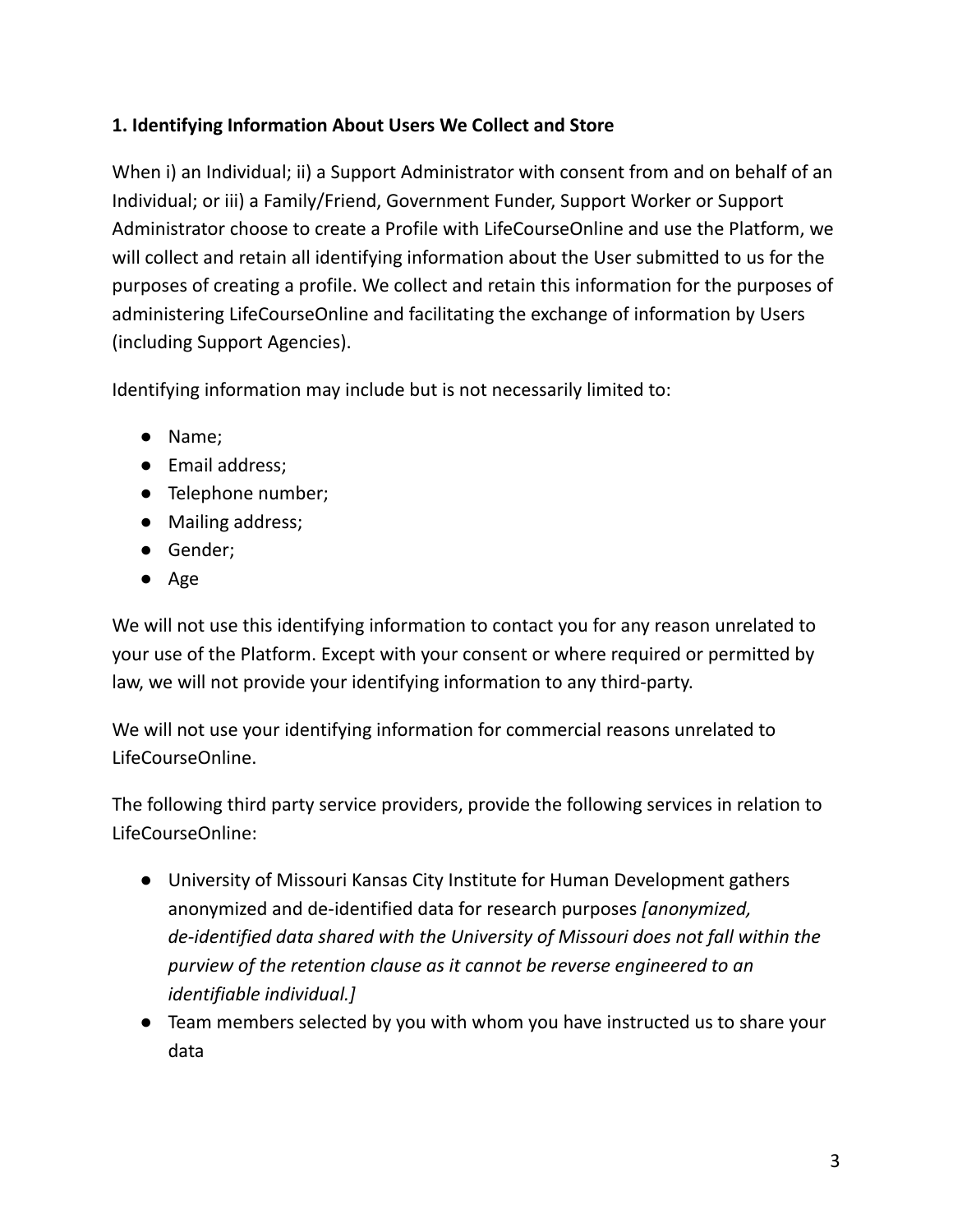Confidentiality agreements are in place with these service providers in order to protect personal information within LifeCourseOnline. LifeCourseOnline users, employees, and other service providers are required to sign appropriate confidentiality pledges and are provided with regular training and reminders relating to confidentiality.

### **2. Privacy Practices**

LifeCourseOnline has implemented a privacy compliance program to reflect the privacy principles outlined in this policy including to put appropriate safeguards in place for personal information and personal health information. The program is regularly reviewed and includes, among other things, appropriate policies, procedures, contractual requirements and training for staff and service providers, and an incident response plan.

# **3. Collection of Personal Health Information**

In order to facilitate their interactions with other Users, Individuals and other authorized Users are able to upload personal information (including personal health information) to the Platform.

Subject to Support Administrators and Support Workers' own legal and professional obligations, Support Administrators and Support Workers' may periodically disclose the Individual's personal information (including health information) to others to facilitate the process of providing health care services to Individuals. Such disclosure will not always be made through the Platform and may include disclosure of Health Information directly to and from other Support Administrators, Support Workers' and other health care professionals.

# **4. Obligations of Users**

Support Administrators and Support Workers acknowledge that any disclosure of personal Health Information obtained via the Platform shall be conducted pursuant to their own legal and professional obligations, including in Ontario, the Personal Health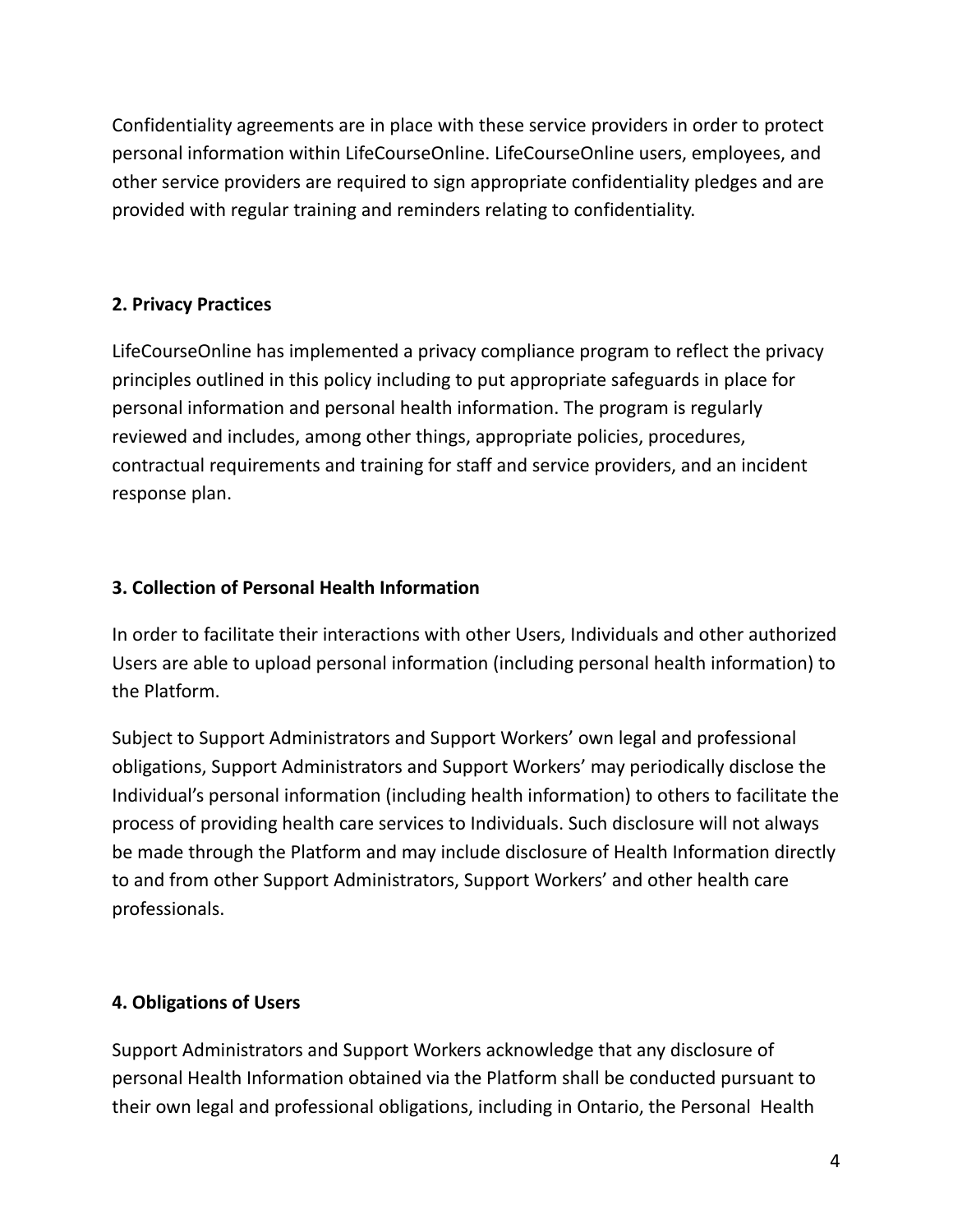Information Protection Act, 2004, S.O. 2004, c. 3 Sched A, the Personal Information Protection and Electronic Documents Act *(Canada)* ("PIPEDA"), California Online Privacy Protection Act (CalOPPA), or the Privacy Act of 1988 in Australia as the case may be, and their respective regulations, as they may be amended from time to time, and any successor legislation.

All Users (including Support Agencies) are required to conduct themselves in compliance with any and all applicable privacy laws.

We do not manage or cannot control how Users will treat the personal information and Health Information provided to them through LifeCourseOnline. **We are not responsible for the privacy practices of Users.**

### **5. Additional Data Collected by LifeCourseOnline**

To learn about your user experience and to make periodic improvements to the Platform and our Service, we collect and retain technical non-identifiable information routinely collected by web browsers and mobile devices. We will automatically record information about your activity on the Platform. This may include your Internet Protocol address, browser type, the web pages visited before and after you came to the Platform, locale preferences, identification numbers associated with your computer or mobile devices, your mobile carrier, date and time stamps associated with transactions, system configuration information, metadata, and other interactions with LifeCourseOnline, our Platform and Service.

We use "cookies" to collect information and improve the Platform. A cookie is a small data file that we transfer to your computer or mobile device. We may use "persistent cookies" to save your user ID and login password for future logins to the Platform. We may use "session ID cookies" to enable certain features of the Platform, to better understand how you interact with the Platform and to monitor aggregate usage and web traffic routing on the Platform. You can instruct your browser, by changing its options, to stop accepting cookies or to prompt you before accepting a cookie from the Platforms you visit. If you do not accept cookies, however, you may not be able to use all aspects of our Platform.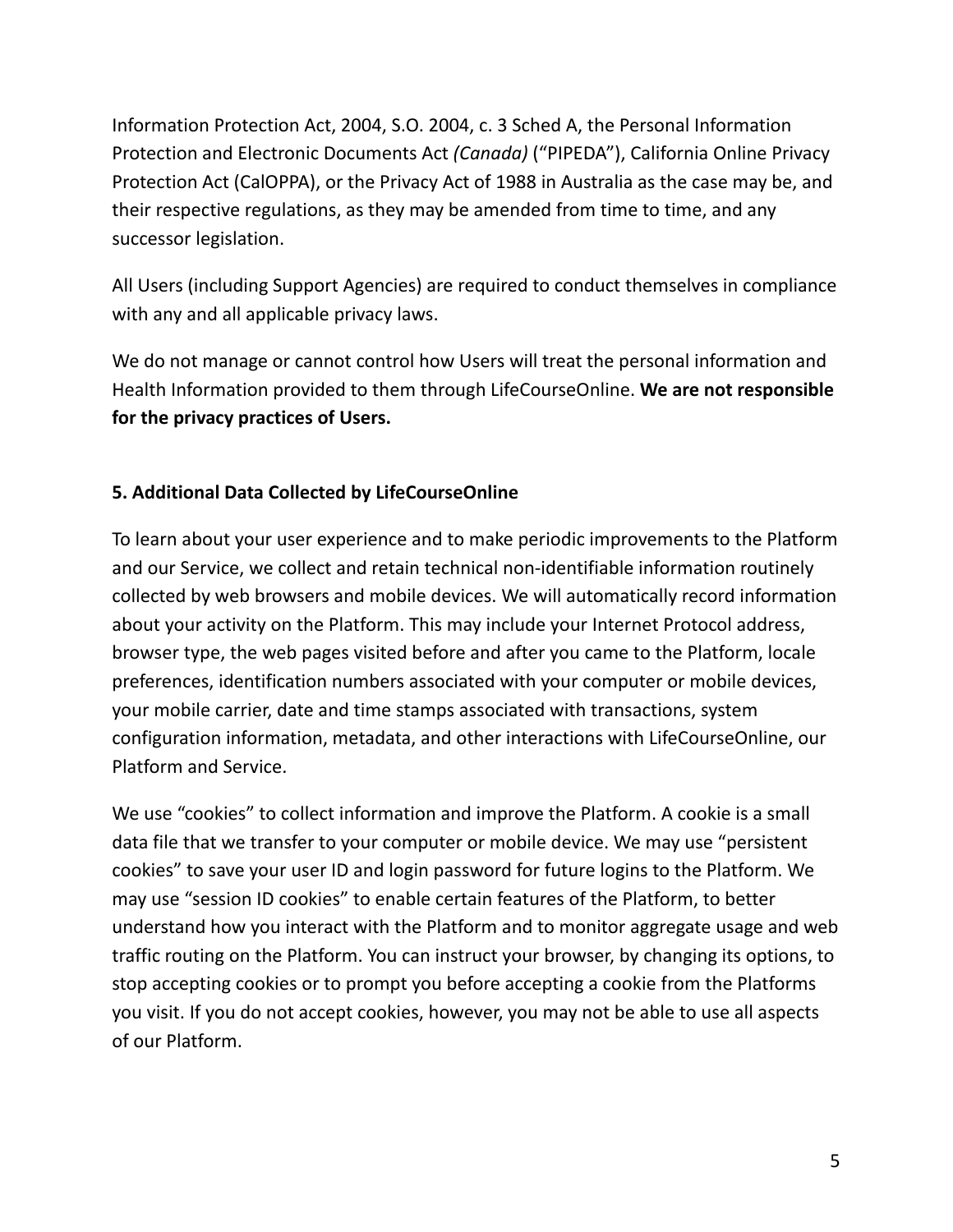We may use the data collected from "cookies" and web browsers for its own purposes, both related to and unrelated to improving the Platform and other services. In the event we disclose this data to any third-party for any purposes, it will be used anonymously and stripped of any and all personal or identifying information. We will not under any circumstances collect personal health information in "cookies".

### **6. Deleting Your Information**

If you want us to permanently delete your information from our servers at any time, be it identifying information or personal health information, please send an email to support@lifecourseonline.com. We will ensure your information is deleted in a reasonable time after receiving that request. Deleting such information may require us to terminate your account in its entirety.

So long as your account remains active, we will preserve your information in accordance with the Policy.

When deleting your information, whether by request or due to inactivity, we will use standard electronic means to remove your personal information from our files, including known backups containing personal information.

### *Retention Clause*

We will also retain any and all information that we are required to retain under any applicable laws for the full duration of time required under those laws.

### **7. Keeping Your Information Secure**

We will store your information only in electronic format on industry-standard servers that we have selected. Our servers are located in California, and thus are subject to applicable California privacy laws. Except where required to do so by law, we will not store your personal information in any physical or paper-based format.

The servers we select to store information engage security software and generally accepted standards to protect personal information. The software used by these servers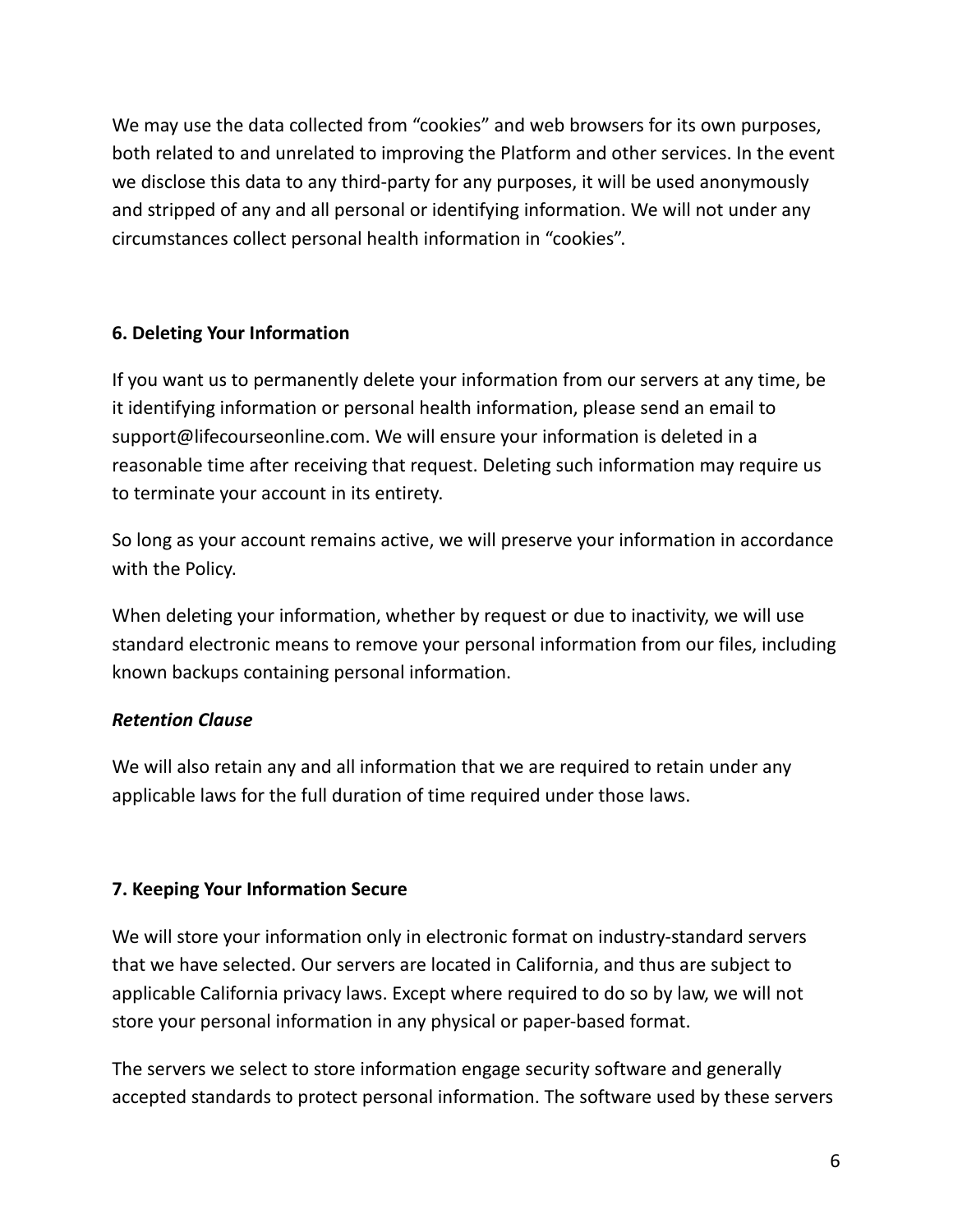is intended to prevent unauthorized access or improper use. However, no security system is perfect and there is always a risk of unauthorized parties accessing your personal information. Therefore, we cannot guarantee the complete protection and security of your personal information.

Further information on the servers employed by LifeCourseOnline will be made available to Users upon request to the extent necessary to ensure Users are fulfilling their statutory, legal and professional privacy obligations. We make no guarantees or representations as to the technical or legal compliance of its servers.

### **8. Security Breaches**

In the event User information is disclosed as the result of any breach of security of the Platform or its servers, regardless of who is at fault, we will take steps to advise all known affected Users within one week of learning of the breach and comply with applicable privacy laws with respect to the breach.

All Users are required to notify us immediately of any suspected or actual security or privacy breach (including, for example, any loss of information or any access to the Platform by someone who is not an authorized User).

### **9. Changes to this Privacy Policy**

From time to time, we may update this Privacy Policy. We will notify you about material changes by either sending an email message to the email address you most recently provided to us or by prominently posting a notice on the Platform. We encourage you to periodically check back and review this policy so that you always will know what information we collect, how we use it, and with whom we share it.